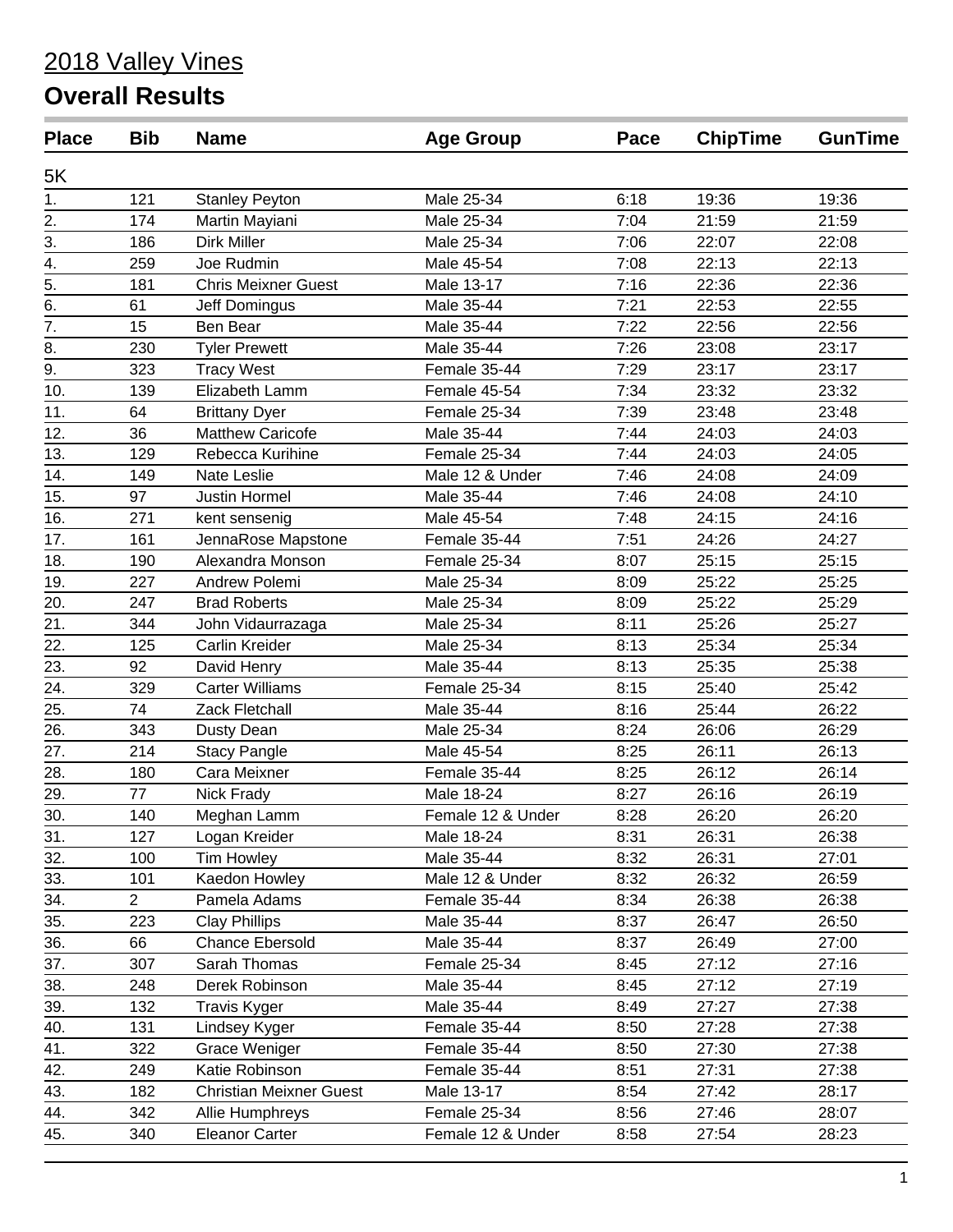| <b>Place</b>     | <b>Bib</b>     | <b>Name</b>                | <b>Age Group</b> | Pace  | <b>ChipTime</b> | <b>GunTime</b> |
|------------------|----------------|----------------------------|------------------|-------|-----------------|----------------|
| 46.              | 206            | Kali Northrup              | Female 25-34     | 9:02  | 28:07           | 28:08          |
| 47.              | 319            | Dani Webber                | Female 25-34     | 9:03  | 28:10           | 28:25          |
| 48.              | 228            | Danae Polemi               | Female 25-34     | 9:05  | 28:15           | 28:19          |
| 49.              | 328            | Michael Willi              | Male 25-34       | 9:06  | 28:17           | 28:40          |
| 50.              | 193            | <b>Garrett Morris</b>      | Male 25-34       | 9:06  | 28:17           | 28:29          |
| $\overline{51}$  | 50             | Eva Voth                   | Female 25-34     | 9:09  | 28:27           | 28:45          |
| 52.              | 120            | Michael Koontz             | Male 55-64       | 9:10  | 28:31           | 28:43          |
| 53.              | 197            | Mark Moseley               | Male 35-44       | 9:16  | 28:49           | 28:58          |
| 54.              | 53             | Felix Decena               | Male 45-54       | 9:18  | 28:56           | 29:17          |
| 55.              | 262            | <b>Bennett Schill</b>      | Male 12 & Under  | 9:21  | 29:04           | 29:10          |
| 56.              | 296            | Dan Spitzner               | Male 45-54       | 9:26  | 29:21           | 29:23          |
| 57.              | 215            | Tina Pangle                | Female 35-44     | 9:26  | 29:21           | 29:27          |
| 58.              | 108            | Aimee Johnson              | Female 25-34     | 9:27  | 29:24           | 29:27          |
| 59.              | 26             | Sarah Frances Bridenhagen  | Female 25-34     | 9:28  | 29:27           | 29:32          |
| 60.              | 338            | Courtney Zodda             | Female 35-44     | 9:32  | 29:41           | 30:11          |
| 61.              | 203            | <b>Becky Myers</b>         | Female 35-44     | 9:38  | 29:58           | 30:18          |
| 62.              | 192            | Charissa Morris            | Female 25-34     | 9:39  | 30:01           | 30:56          |
| 63.              | 151            | John Liguori               | Male 18-24       | 9:40  | 30:03           | 30:08          |
| 64.              | 49             | Molly Crenshaw             | Female 35-44     | 9:41  | 30:06           | 30:09          |
| 65.              | 90             | Katelyn Haupt              | Female 18-24     | 9:41  | 30:06           | 30:13          |
| 66.              | 75             | Jillian Foerster           | Female 25-34     | 9:46  | 30:24           | 30:31          |
| 67.              | 225            | Jeff Pletcher              | Male 55-64       | 9:47  | 30:27           | 30:33          |
| 68.              | 253            | Laura Roes                 | Female 25-34     | 9:48  | 30:27           | 30:54          |
| 69.              | 171            | <b>Madison Mayes</b>       | Female 13-17     | 9:50  | 30:36           | 30:41          |
| 70.              | 170            | Kerri Mayes                | Female 35-44     | 9:51  | 30:39           | 30:45          |
| 71.              | 201            | Caitlin Murphy             | Female 25-34     | 9:52  | 30:42           | 30:43          |
| 72.              | 189            | Ryan Mitchell              | Male 35-44       | 9:52  | 30:42           | 31:02          |
| 73.              | 276            | <b>Brandi Sheffer-Bess</b> | Female 25-34     | 9:54  | 30:49           | 30:57          |
| $\overline{74.}$ | 221            | Frances Peyton             | Female 18-24     | 9:55  | 30:52           | 31:06          |
| 75.              | 118            | <b>Brittany Koontz</b>     | Female 25-34     | 9:55  | 30:52           | 31:06          |
| 76.              | 111            | Sara Jordan                | Female 35-44     | 9:55  | 30:52           | 31:04          |
| 77.              | 39             | Monica Casey               | Female 18-24     | 9:56  | 30:53           | 31:06          |
| 78.              | 88             | Rebecca Gunden             | Female 18-24     | 9:56  | 30:53           | 30:57          |
| 79.              | 308            | <b>Emily Thomas</b>        | Female 18-24     | 9:56  | 30:53           | 30:56          |
| 80.              | 255            | Jason Ropp                 | Male 25-34       | 9:58  | 30:59           | 31:08          |
| 81.              | 48             | Lori Cox                   | Female 45-54     | 9:59  | 31:03           | 31:31          |
| 82.              | $\overline{7}$ | Patricia Aliff             | Female 25-34     | 10:03 | 31:15           | 31:19          |
| 83.              | 102            | Victoria Huizar            | Female 35-44     | 10:03 | 31:16           | 31:18          |
| 84.              | 172            | Fred Mayhew                | Male 45-54       | 10:04 | 31:20           | 31:37          |
| 85.              | 187            | <b>Whitney Minnick</b>     | Female 25-34     | 10:05 | 31:23           | 31:54          |
| 86.              | 38             | Jonathan Carroll           | Male 35-44       | 10:07 | 31:29           | 31:47          |
| 87.              | 173            | Melissa Mayhew             | Female 45-54     | 10:08 | 31:32           | 31:50          |
| 88.              | 17             | <b>Anthony Bess</b>        | Male 35-44       | 10:09 | 31:33           | 31:41          |
| 89.              | 154            | Travis Loan                | Male 35-44       | 10:11 | 31:40           | 31:53          |
| 90.              | 272            | Eric Sents                 | Male 25-34       | 10:15 | 31:51           | 32:07          |
| 91.              | 143            | Kristin Leap               | Female 25-34     | 10:15 | 31:51           | 32:21          |
| 92.              | 157            | Stephanie Long             | Female 25-34     | 10:15 | 31:52           | 32:21          |
|                  |                |                            |                  |       |                 |                |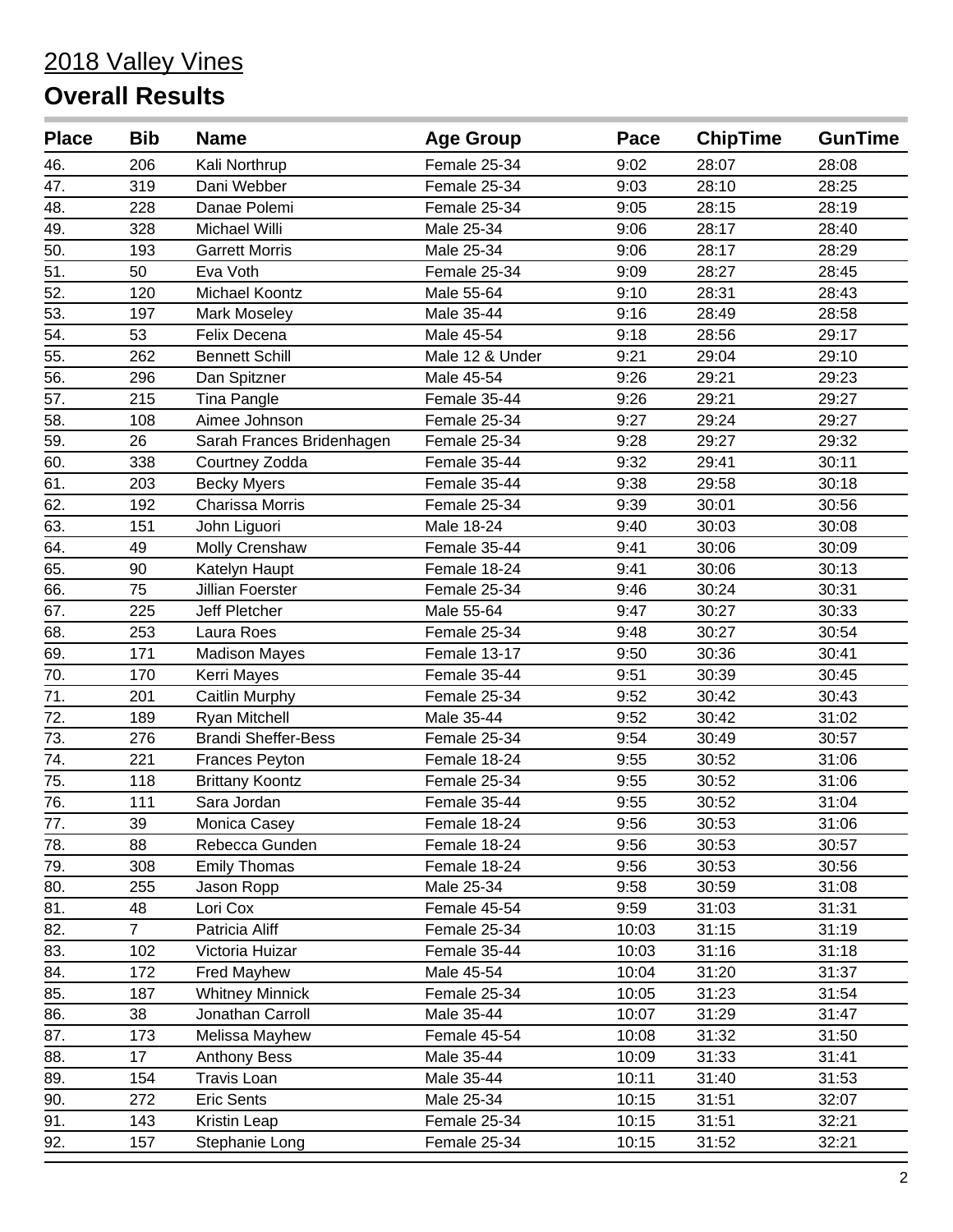| <b>Place</b> | <b>Bib</b> | <b>Name</b>           | <b>Age Group</b> | Pace  | <b>ChipTime</b> | <b>GunTime</b> |
|--------------|------------|-----------------------|------------------|-------|-----------------|----------------|
| 93.          | 135        | Jessica Lam           | Female 18-24     | 10:16 | 31:56           | 32:00          |
| 94.          | 19         | Sarah Blackstone      | Female 25-34     | 10:17 | 31:58           | 32:13          |
| 95.          | 168        | Kristi Maxwell        | Female 45-54     | 10:19 | 32:04           | 32:28          |
| 96.          | 115        | Dawn Knight           | Female 25-34     | 10:19 | 32:07           | 32:30          |
| 97.          | 98         | lan Horn              | Male 25-34       | 10:20 | 32:07           | 32:16          |
| 98.          | 295        | Caleb Spaid           | Male 12 & Under  | 10:20 | 32:09           | 32:19          |
| 99.          | 232        | Callie Randolph       | Female 25-34     | 10:23 | 32:19           | 32:24          |
| 100.         | 47         | <b>Chloe Cottard</b>  | Female 25-34     | 10:23 | 32:19           | 32:24          |
| 101.         | 136        | Kenneth Lam           | Male 25-34       | 10:24 | 32:20           | 32:26          |
| 102.         | 300        | Laura Stuart-Leslie   | Female 45-54     | 10:26 | 32:26           | 32:40          |
| 103.         | 134        | Ashley Lam            | Female 25-34     | 10:27 | 32:29           | 32:34          |
| 104.         | 165        | Jordan Martin         | Female 18-24     | 10:28 | 32:33           | 32:50          |
| 105.         | 40         | Melanie Caskill       | Female 25-34     | 10:28 | 32:33           | 32:38          |
| 106.         | 288        | <b>Rachel Smith</b>   | Female 35-44     | 10:29 | 32:35           | 32:35          |
| 107.         | 158        | <b>Jesse Majors</b>   | Male 25-34       | 10:30 | 32:39           | 33:05          |
| 108.         | 321        | Gerald Weniger        | Male 35-44       | 10:32 | 32:46           | 32:53          |
| 109.         | 208        | Niki Ortiz            | Female 18-24     | 10:35 | 32:54           | 33:12          |
| 110.         | 9          | Zack Allen            | Male 18-24       | 10:35 | 32:54           | 33:13          |
| 111.         | 8          | Autumn Allen          | Female 13-17     | 10:39 | 33:07           | 33:19          |
| 112.         | 62         | Sarah Domingus        | Female 35-44     | 10:41 | 33:12           | 33:36          |
| 113.         | 156        | <b>Emily Lolandes</b> | Female 35-44     | 10:41 | 33:14           | 33:18          |
| 114.         | 231        | <b>Karen Pruitt</b>   | Female 45-54     | 10:43 | 33:20           | 33:52          |
| 115.         | 124        | Amy Kreider           | Female 25-34     | 10:49 | 33:38           | 33:46          |
| 116.         | 217        | Veronica Paulson      | Female 25-34     | 10:49 | 33:39           | 34:10          |
| 117.         | 330        | <b>Marcy Williams</b> | Female 55-64     | 10:51 | 33:44           | 34:08          |
| 118.         | 18         | Megan Bishop          | Female 18-24     | 10:52 | 33:47           | 33:52          |
| 119.         | 175        | Rachel McDonald       | Female 18-24     | 10:54 | 33:53           | 34:25          |
| 120.         | 106        | Carley Jenkins        | Female 18-24     | 10:55 | 33:58           | 34:15          |
| 121.         | 41         | jeremy cave           | Male 25-34       | 10:56 | 34:00           | 34:03          |
| 122.         | 207        | Zach Nyce             | Male 25-34       | 10:57 | 34:02           | 34:12          |
| 123.         | 128        | Jennifer Kuhns        | Female 18-24     | 10:57 | 34:05           | 34:09          |
| 124.         | 334        | Shana Wilson          | Female 25-34     | 10:58 | 34:07           | 34:42          |
| 125.         | 163        | stuart marshall       | Male 25-34       | 11:02 | 34:18           | 34:19          |
| 126.         | 287        | <b>Molly Smith</b>    | Female 25-34     | 11:03 | 34:23           | 34:31          |
| 127.         | 243        | Angela Rittenhouse    | Female 35-44     | 11:03 | 34:23           | 34:32          |
| 128.         | 63         | <b>Brandy Dovel</b>   | Female 35-44     | 11:05 | 34:28           | 34:49          |
| 129.         | 70         | David Fauls           | Male 18-24       | 11:08 | 34:36           | 34:42          |
| 130.         | 246        | Aimee Roberts         | Female 25-34     | 11:08 | 34:38           | 34:46          |
| 131.         | 284        | Andrea Skelton        | Female 35-44     | 11:13 | 34:52           | 35:04          |
| 132.         | 59         | Stephanie Dixon       | Female 25-34     | 11:15 | 35:00           | 35:05          |
| 133.         | 137        | Melissa Lam           | Female 45-54     | 11:16 | 35:03           | 35:18          |
| 134.         | 87         | <b>Tori Groene</b>    | Female 25-34     | 11:17 | 35:06           | 35:17          |
| 135.         | 285        | Megan Skretkowicz     | Female 25-34     | 11:23 | 35:23           | 36:09          |
| 136.         | 85         | Regina Good           | Female 25-34     | 11:23 | 35:24           | 36:01          |
| 137.         | 291        | Diane Snustad         | Female 65+       | 11:27 | 35:37           | 36:03          |
| 138.         | 305        | <b>Brain Thomas</b>   | Male 25-34       | 11:28 | 35:39           | 35:52          |
| 139.         | 27         | <b>Tara Brinkley</b>  | Female 35-44     | 11:29 | 35:42           | 35:59          |
|              |            |                       |                  |       |                 |                |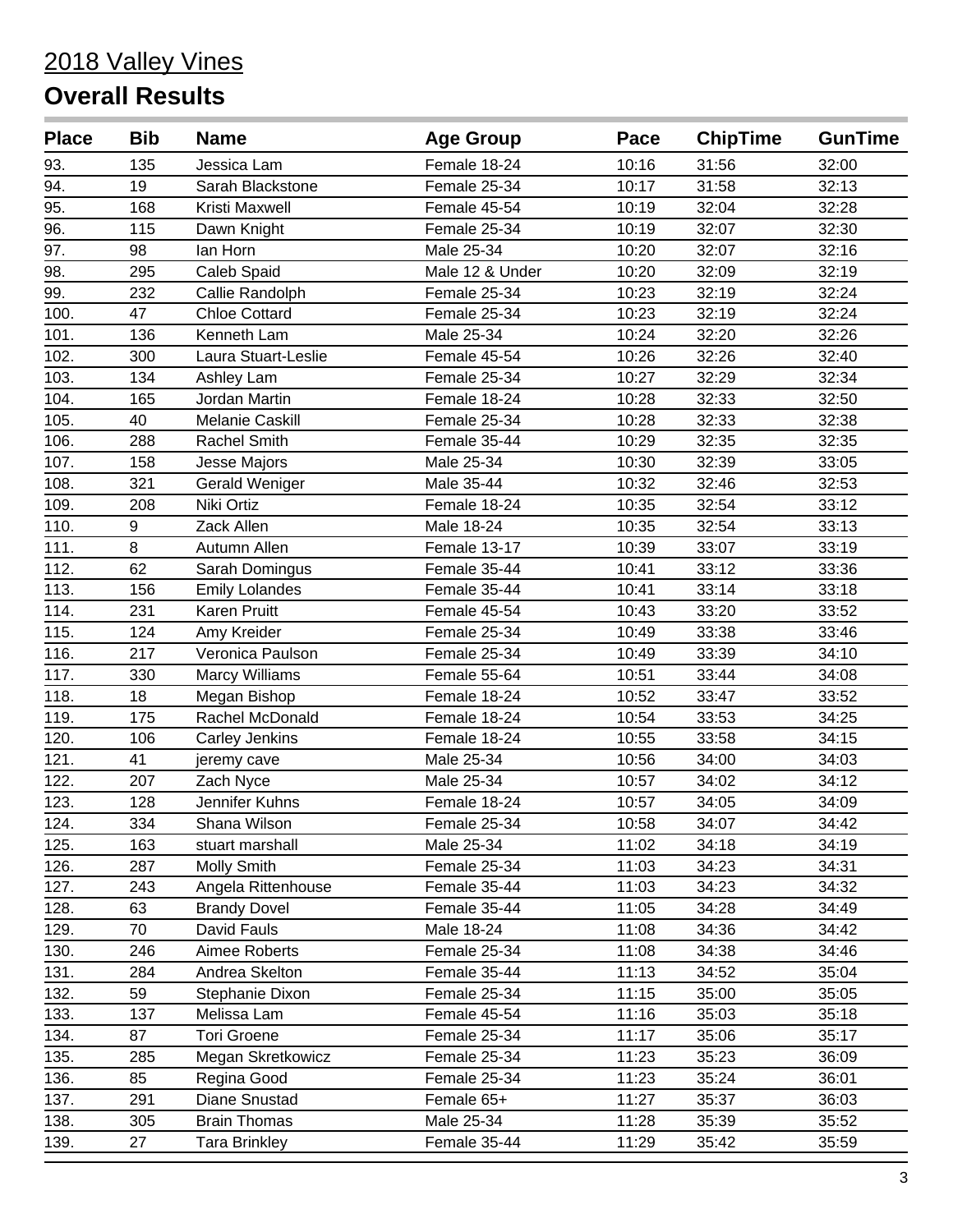| <b>Place</b> | <b>Bib</b> | <b>Name</b>                    | <b>Age Group</b>  | Pace  | <b>ChipTime</b> | <b>GunTime</b> |
|--------------|------------|--------------------------------|-------------------|-------|-----------------|----------------|
| 140.         | 250        | Dana Roderick                  | Female 35-44      | 11:29 | 35:42           | 35:59          |
| 141.         | 188        | Kim Mitchell                   | Female 35-44      | 11:32 | 35:52           | 36:13          |
| 142.         | 28         | <b>Elizabeth Britton-Crowe</b> | Female 25-34      | 11:33 | 35:55           | 36:02          |
| 143.         | 5          | <b>Robert Alford</b>           | Male 35-44        | 11:33 | 35:56           | 36:14          |
| 144.         | 4          | Havilah Alford                 | Female 35-44      | 11:39 | 36:14           | 36:31          |
| 145.         | 153        | Corrine Loan                   |                   | 11:40 | 36:17           | 36:30          |
| 146.         | 289        | Anne Snow                      | Female 45-54      | 11:42 | 36:23           | 36:48          |
| 147.         | 67         | Jessica Edwards                | Female 35-44      | 11:42 | 36:23           | 36:48          |
| 148.         | 94         | Megan Hertzler                 | Female 18-24      | 11:47 | 36:39           | 36:47          |
| 149.         | 294        | <b>Brandy Somers</b>           | Female 35-44      | 11:48 | 36:41           | 36:57          |
| 150.         | 204        | Kristen Myers                  | Female 25-34      | 11:50 | 36:47           | 37:22          |
| 151.         | 72         | Jessica Fitzgerald             | Female 25-34      | 11:50 | 36:48           | 37:22          |
| 152.         | 302        | <b>Emily Suttles</b>           | Female 18-24      | 11:50 | 36:49           | 37:23          |
| 153.         | 326        | <b>Claire Wilkins</b>          | Female 25-34      | 11:50 | 36:49           | 37:21          |
| 154.         | 304        | <b>Christy Tabor</b>           |                   | 11:50 | 36:49           | 37:26          |
| 155.         | 76         | Joanne Forrest                 | Female 25-34      | 11:51 | 36:50           | 37:22          |
| 156.         | 205        | Dana Neff                      | Female 45-54      | 11:51 | 36:50           | 37:00          |
| 157.         | 210        | Michael Overman                | Male 45-54        | 11:54 | 37:00           | 37:33          |
| 158.         | 237        | <b>Beth Rhodes</b>             | Female 25-34      | 12:04 | 37:30           | 37:58          |
| 159.         | 263        | Dan Schill                     | Male 35-44        | 12:04 | 37:30           | 37:48          |
| 160.         | 71         | Lena Feingold                  | Female 25-34      | 12:04 | 37:31           | 37:58          |
| 161.         | 268        | Katharine Schmuff              | Female 25-34      | 12:05 | 37:35           | 37:38          |
| 162.         | 269        | <b>Matthew Schmuff</b>         | Male 25-34        | 12:05 | 37:36           | 37:39          |
| 163.         | 45         | <b>Brittany Comer</b>          | Female 18-24      | 12:06 | 37:39           | 37:56          |
| 164.         | 21         | <b>Tammy Blakey</b>            | Female 45-54      | 12:07 | 37:40           | 37:53          |
| 165.         | 216        | Donna Pattie                   | Female 35-44      | 12:07 | 37:40           | 37:58          |
| 166.         | 270        | Paige Seith                    | Female 25-34      | 12:08 | 37:43           | 37:56          |
| 167.         | 240        | Elizabeth Rich                 | Female 18-24      | 12:11 | 37:54           | 38:12          |
| 168.         | 202        | RoyAnn Murray                  | Female 55-64      | 12:12 | 37:55           | 38:20          |
| 169.         | 252        | Libia Rodriguez                | Female 35-44      | 12:13 | 38:00           | 38:01          |
| 170.         | 133        | Fred La Spina                  | Male 65+          | 12:14 | 38:03           | 38:26          |
| 171.         | 91         | Lynita Heatwole                | Female 25-34      | 12:26 | 38:41           | 38:55          |
| 172.         | 20         | <b>Robert Blakey</b>           | Male 55-64        | 12:27 | 38:44           | 38:57          |
| 173.         | 141        | Anita Landes                   | Female 65+        | 12:39 | 39:19           | 39:31          |
| 174.         | 185        | <b>Courtney Miller</b>         | Female 25-34      | 12:43 | 39:33           | 39:58          |
| 175.         | 116        | Olivia Kohler                  | Female 25-34      | 12:43 | 39:34           | 39:58          |
| 176.         | 242        | <b>Emily Ritchie</b>           | Female 25-34      | 12:44 | 39:36           | 40:00          |
| 177.         | 315        | Spenser Wagner                 | Male 25-34        | 12:44 | 39:36           | 40:01          |
| 178.         | 142        | Sarah Lanyi                    | Female 18-24      | 12:45 | 39:37           | 39:47          |
| 179.         | 266        | Katie Schmid                   | Female 25-34      | 12:45 | 39:38           | 39:44          |
| 180.         | 280        | Sheila Showalter               | Female 25-34      | 12:45 | 39:38           | 39:44          |
| 181.         | 299        | Angela Stoltzfus               | Female 25-34      | 12:45 | 39:39           | 40:14          |
| 182.         | 298        | Enjoli Stieren                 | Female 35-44      | 12:45 | 39:39           | 39:48          |
| 183.         | 297        | Carl Stieren                   | Male 35-44        | 12:45 | 39:39           | 39:48          |
| 184.         | 341        | <b>Brinley Meeks</b>           | Female 12 & Under | 12:46 | 39:41           | 40:06          |
| 185.         | 107        | Katie Jenkins                  | Female 25-34      | 12:46 | 39:43           | 40:01          |
| 186.         | 138        | <b>Christy Lambert</b>         | Female 25-34      | 12:47 | 39:44           | 39:51          |
|              |            |                                |                   |       |                 |                |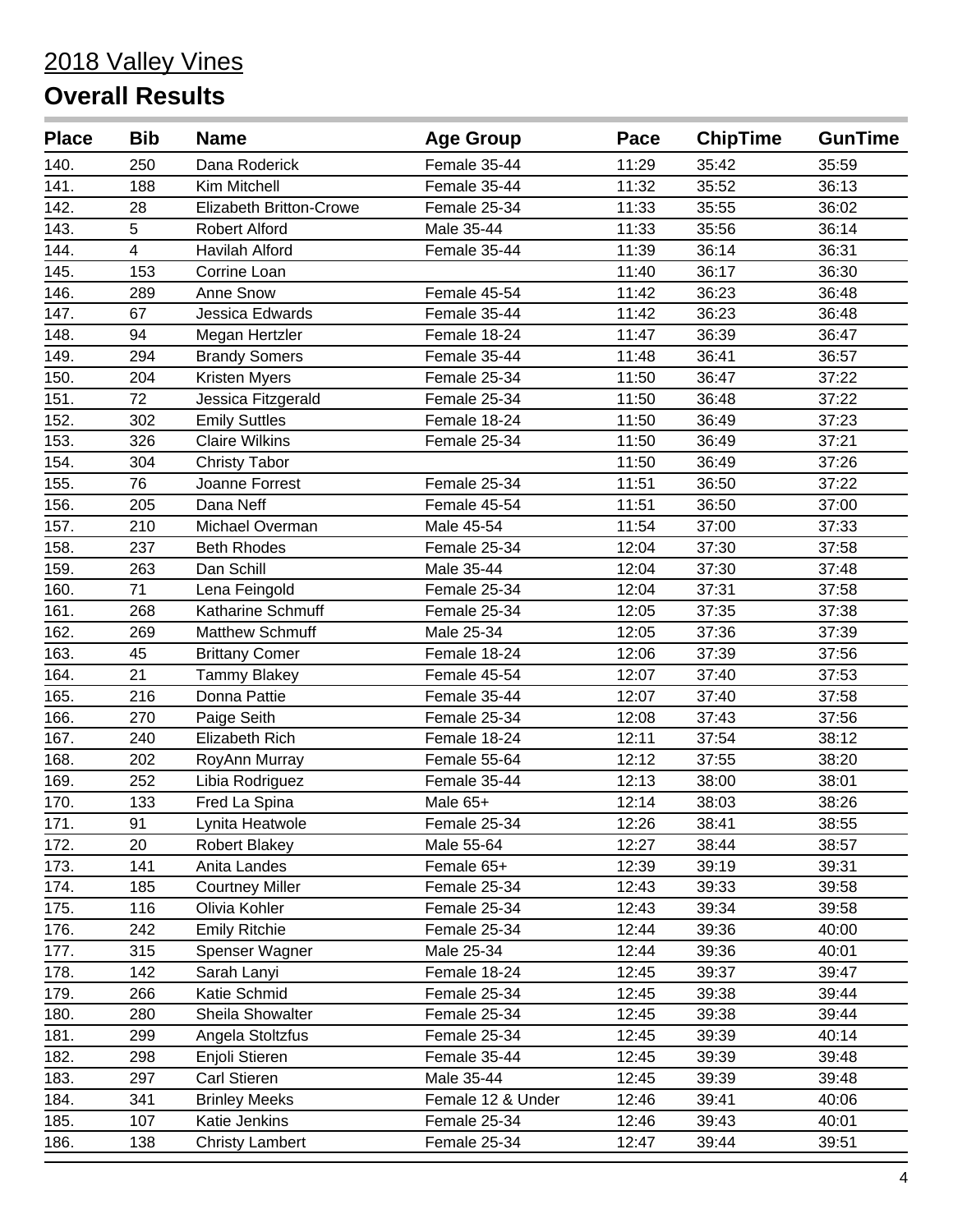| <b>Place</b> | <b>Bib</b> | <b>Name</b>            | <b>Age Group</b> | Pace  | <b>ChipTime</b> | <b>GunTime</b> |
|--------------|------------|------------------------|------------------|-------|-----------------|----------------|
| 187.         | 11         | lan Amodeo             | Male 18-24       | 12:47 | 39:45           | 40:01          |
| 188.         | 99         | Kristen Horn           | Female 25-34     | 12:50 | 39:54           | 40:17          |
| 189.         | 178        | Lee McNeely            | Male 45-54       | 12:50 | 39:54           | 40:37          |
| 190.         | 42         | Modjadji Choshi        | Female 45-54     | 12:52 | 39:59           | 40:35          |
| 191.         | 150        | Erica Lewis            | Female 35-44     | 12:52 | 39:59           | 40:35          |
| 192.         | 311        | <b>Leah Travers</b>    | Female 18-24     | 12:52 | 40:01           | 40:10          |
| 193.         | 83         | Maria Geary            | Female 25-34     | 12:55 | 40:10           | 40:52          |
| 194.         | 199        | Kay Moyers-Day         | Female 55-64     | 12:58 | 40:18           | 40:39          |
| 195.         | 229        | Val Posadas            | Female 35-44     | 12:58 | 40:19           | 40:40          |
| 196.         | 235        | Cooper Rhea            | Male 12 & Under  | 12:58 | 40:19           | 40:26          |
| 197.         | 290        | Kristen Snow           | Female 18-24     | 13:00 | 40:24           | 40:50          |
| 198.         | 29         | <b>AIDAN BRUNO</b>     | Male 12 & Under  | 13:00 | 40:25           | 40:53          |
| 199.         | 109        | Melissa Johnson        | Female 45-54     | 13:02 | 40:31           | 41:01          |
| 200.         | 31         | RAMON (MOE) BRUNO      | Male 35-44       | 13:04 | 40:38           | 41:10          |
| 201.         | 30         | <b>JENNIFER BRUNO</b>  | Female 35-44     | 13:04 | 40:39           | 41:10          |
| 202.         | 103        | Leslie lavarone        | Female 35-44     | 13:05 | 40:40           | 41:23          |
| 203.         | 52         | <b>Wendy Dahmer</b>    | Female 35-44     | 13:06 | 40:43           | 41:26          |
| 204.         | 37         | Benjamin Carnevale     | Male 25-34       | 13:06 | 40:45           | 40:57          |
| 205.         | 145        | William Leighton       | Male 35-44       | 13:08 | 40:50           | 41:34          |
| 206.         | 147        | <b>Todd Leitzel</b>    | Male 45-54       | 13:11 | 40:59           | 41:21          |
| 207.         | 146        | <b>Stacey Leitzel</b>  | Female 45-54     | 13:11 | 41:00           | 41:21          |
| 208.         | 335        | <b>Emily Wise</b>      | Female 25-34     | 13:12 | 41:01           | 41:36          |
| 209.         | 177        | Madison McMillen       | Female 18-24     | 13:12 | 41:04           | 41:12          |
| 210.         | 55         | <b>Molly Delaney</b>   | Female 25-34     | 13:13 | 41:06           | 41:21          |
| 211.         | 69         | cherie etchebarne      | Female 25-34     | 13:15 | 41:13           | 41:45          |
| 212.         | 82         | <b>Michael Garnett</b> | Male 25-34       | 13:16 | 41:14           | 41:38          |
| 213.         | 6          | Danielle Aliff         | Female 25-34     | 13:16 | 41:16           | 41:49          |
| 214.         | 275        | Jessica Sheffer        | Female 25-34     | 13:18 | 41:20           | 41:43          |
| 215.         | 233        | <b>Vickie Raynes</b>   | Female 45-54     | 13:18 | 41:23           | 41:47          |
| 216.         | 258        | Ron Rowan              | Male 55-64       | 13:19 | 41:25           | 41:43          |
| 217.         | 25         | Laura Brewer           | Female 25-34     | 13:20 | 41:28           | 41:58          |
| 218.         | 16         | Lavonia Beauzieux      | Female 35-44     | 13:22 | 41:35           | 41:58          |
| 219.         | 112        | Amber Kesner           | Female 25-34     | 13:23 | 41:36           | 41:58          |
| 220.         | 198        | Jessica Moubray        | Female 25-34     | 13:24 | 41:39           | 42:02          |
| 221.         | 73         | Elizabeth Fletchall    | Female 35-44     | 13:24 | 41:40           | 42:18          |
| 222.         | 195        | Laurie Morton          | Female 35-44     | 13:24 | 41:40           | 42:18          |
| 223.         | 219        | Lauren Pence           | Female 25-34     | 13:24 | 41:40           | 42:02          |
| 224.         | 333        | Laura Williams         | Female 35-44     | 13:30 | 41:59           | 42:27          |
| 225.         | 79         | Jackie Funkhouser      | Female 25-34     | 13:30 | 41:59           | 42:12          |
| 226.         | 332        | Peter Williams         | Male 35-44       | 13:31 | 42:00           | 42:29          |
| 227.         | 24         | Kaylin Boschi          | Female 18-24     | 13:36 | 42:17           | 42:37          |
| 228.         | 313        | Marilyn Turner         | Female 25-34     | 13:36 | 42:17           | 42:36          |
| 229.         | 256        | Fiona Ross             | Female 18-24     | 13:36 | 42:17           | 42:37          |
| 230.         | 312        | Darla Turner           | Female 45-54     | 13:38 | 42:24           | 42:57          |
| 231.         | 339        | <b>Betzi Bostic</b>    | Female 55-64     | 13:44 | 42:41           | 43:17          |
| 232.         | 286        | LD Slusser             | Female 35-44     | 13:47 | 42:52           | 43:33          |
| 233.         | 273        | <b>Stephanie Sents</b> | Female 35-44     | 13:48 | 42:53           | 43:10          |
|              |            |                        |                  |       |                 |                |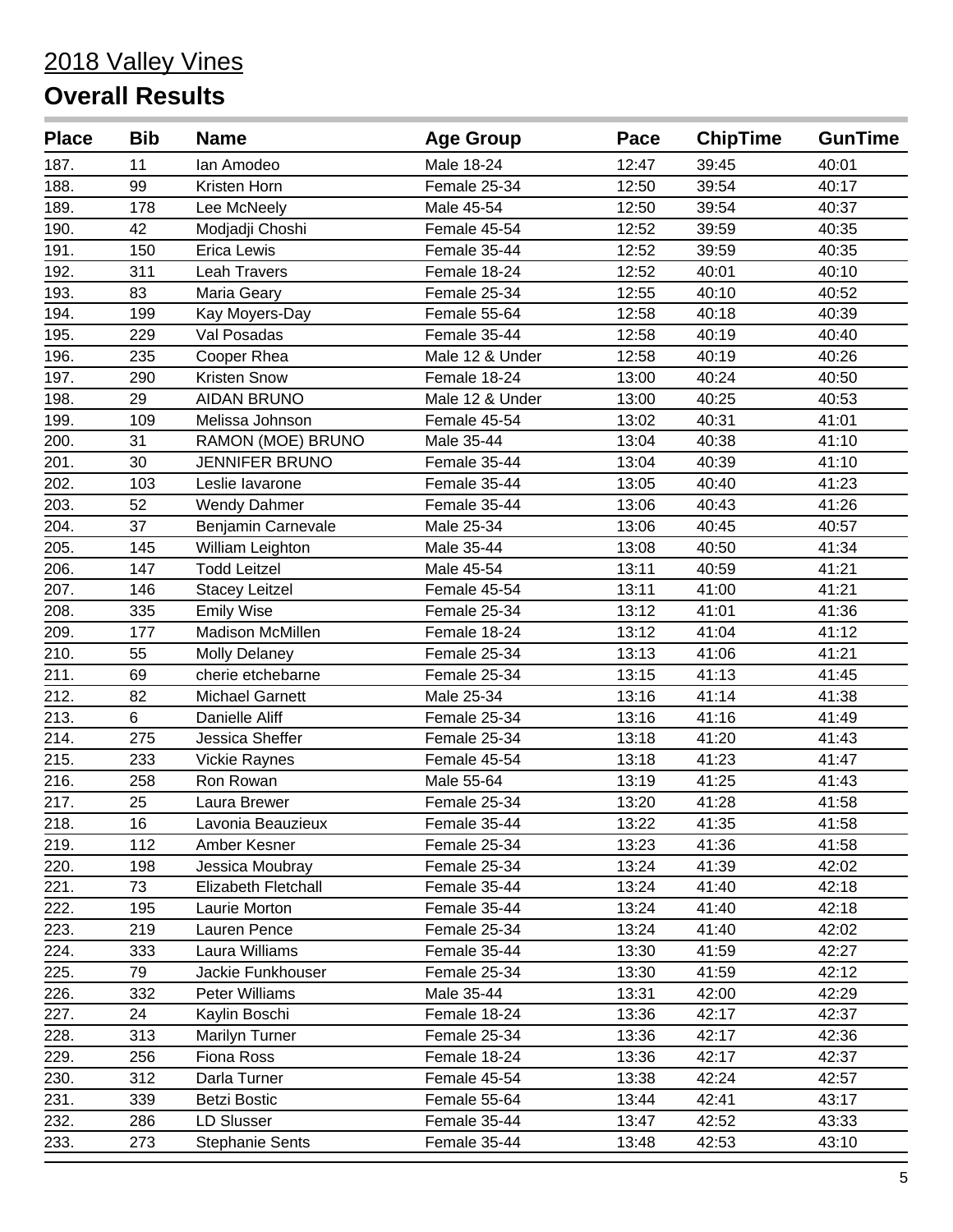| <b>Place</b> | <b>Bib</b> | <b>Name</b>                | <b>Age Group</b>      | Pace  | <b>ChipTime</b> | <b>GunTime</b> |
|--------------|------------|----------------------------|-----------------------|-------|-----------------|----------------|
| 234.         | 169        | Melissa May                | Female 35-44          | 13:49 | 42:58           | 43:14          |
| 235.         | 279        | MaryAnn Shisler            | Female 55-64          | 13:50 | 43:01           | 43:16          |
| 236.         | 68         | <b>Charlotte Edwardson</b> | Female 25-34          | 14:00 | 43:31           | 43:59          |
| 237.         | 43         | <b>Bryce Coleman</b>       | Female 18-24          | 14:00 | 43:32           | 44:04          |
| 238.         | 292        | <b>Courtney Snyder</b>     | Female 35-44          | 14:05 | 43:46           | 44:15          |
| 239.         | 277        | <b>Steve Shepard</b>       | Male No Age Indicated | 14:05 | 43:48           | 44:15          |
| 240.         | 51         | Jessica Cue                | Female 25-34          | 14:06 | 43:49           | 43:53          |
| 241.         | 191        | Abigail Montgomery         | Female 35-44          | 14:06 | 43:51           | 44:19          |
| 242.         | 56         | Elizabeth Delawder         | Female 18-24          | 14:07 | 43:54           | 44:26          |
| 243.         | 3          | <b>Beckie Aderholz</b>     | Female 25-34          | 14:11 | 44:05           | 44:17          |
| 244.         | 105        | Bonita Jantzi              | Female 65+            | 14:12 | 44:08           | 44:20          |
| 245.         | 194        | DeEbra Morris              | Female 25-34          | 14:14 | 44:16           | 44:31          |
| 246.         | 239        | <b>Emily Rhodes</b>        | Female 25-34          | 14:22 | 44:42           | 45:03          |
| 247.         | 238        | <b>Charlotte Rhodes</b>    | Female 25-34          | 14:23 | 44:43           | 45:03          |
| 248.         | 220        | <b>Rachel Peters</b>       | Female 25-34          | 14:26 | 44:51           | 44:58          |
| 249.         | 224        | <b>Emma Phillips</b>       | Female 35-44          | 14:31 | 45:07           | 45:47          |
| 250.         | 200        | <b>Heather Munzner</b>     | Female 25-34          | 14:33 | 45:14           | 45:36          |
| 251.         | 123        | Kaitlin Kotwicki           | Female 18-24          | 14:41 | 45:38           | 46:19          |
| 252.         | 60         | <b>Crystal Dofflemyer</b>  | Female 25-34          | 14:41 | 45:40           | 46:21          |
| 253.         | 261        | george salcedo             | Male 45-54            | 14:48 | 46:00           | 46:29          |
| 254.         | 114        | Denise Kirby               | Female 45-54          | 14:52 | 46:12           | 46:25          |
| 255.         | 316        | <b>Stacie Ward</b>         | Female 35-44          | 14:56 | 46:25           | 46:54          |
| 256.         | 260        | <b>Christina Sackett</b>   | Female 35-44          | 14:56 | 46:26           | 46:54          |
| 257.         | 110        | Malinda Jones              | Female 35-44          | 15:14 | 47:23           | 47:42          |
| 258.         | 265        | Jessica Schill             | Female 35-44          | 15:29 | 48:07           | 48:27          |
| 259.         | 264        | Ellie Schill               | Female 12 & Under     | 15:30 | 48:11           | 48:27          |
| 260.         | 251        | Katie Rodriguez            | Female 25-34          | 15:43 | 48:53           | 48:56          |
| 261.         | 176        | Deborah McKay              | Female 35-44          | 15:44 | 48:54           | 48:57          |
| 262.         | 93         | Kirby Herndon              | Female 18-24          | 15:51 | 49:16           | 49:26          |
| 263.         | 241        | Logan Richmond             | Female 18-24          | 15:57 | 49:35           | 50:01          |
| 264.         | 331        | Megan Williams             | Female 18-24          | 15:57 | 49:35           | 50:02          |
| 265.         | 34         | Ashlynn Buttram            | Female 25-34          | 15:57 | 49:36           | 50:02          |
| 266.         | 57         | Susan Delawder             | Female 45-54          | 16:00 | 49:46           | 50:18          |
| 267.         | 117        | <b>Bob Kolvoord</b>        | Male 55-64            | 16:04 | 49:59           | 50:22          |
| 268.         | 89         | <b>Holly Haney</b>         | Female 55-64          | 16:05 | 49:59           | 50:22          |
| 269.         | 327        | <b>Bethany Willi</b>       | Female 25-34          | 16:09 | 50:13           | 50:54          |
| 270.         | 183        | kathryn mershon            | Female 55-64          | 16:16 | 50:34           | 51:10          |
| 271.         | 12         | Amanda Ashton              | Female 25-34          | 16:16 | 50:34           | 51:18          |
| 272.         | 314        | Megan Virts                | Female 25-34          | 16:16 | 50:34           | 51:18          |
| 273.         | 10         | Tamara Ambler              | Female 45-54          | 16:28 | 51:12           | 51:27          |
| 274.         | 274        | <b>Tiffany Severs</b>      | Female 25-34          | 16:28 | 51:13           | 51:27          |
| 275.         | 159        | <b>Mike Mallow</b>         | Male 35-44            | 16:29 | 51:14           | 51:32          |
| 276.         | 78         | Cassandra Frysinger        | Female 25-34          | 16:29 | 51:14           | 51:27          |
| 277.         | 282        | Phaedra Simmons            | Female 45-54          | 16:29 | 51:15           | 52:01          |
| 278.         | 144        | Marsha Leighton            | Female 35-44          | 16:29 | 51:16           | 52:01          |
| 279.         | 160        | <b>Traci Mallow</b>        | Female 35-44          | 16:30 | 51:17           | 51:32          |
| 280.         | 278        | <b>Corey Shifflett</b>     | Male 18-24            | 16:31 | 51:20           | 51:58          |
|              |            |                            |                       |       |                 |                |